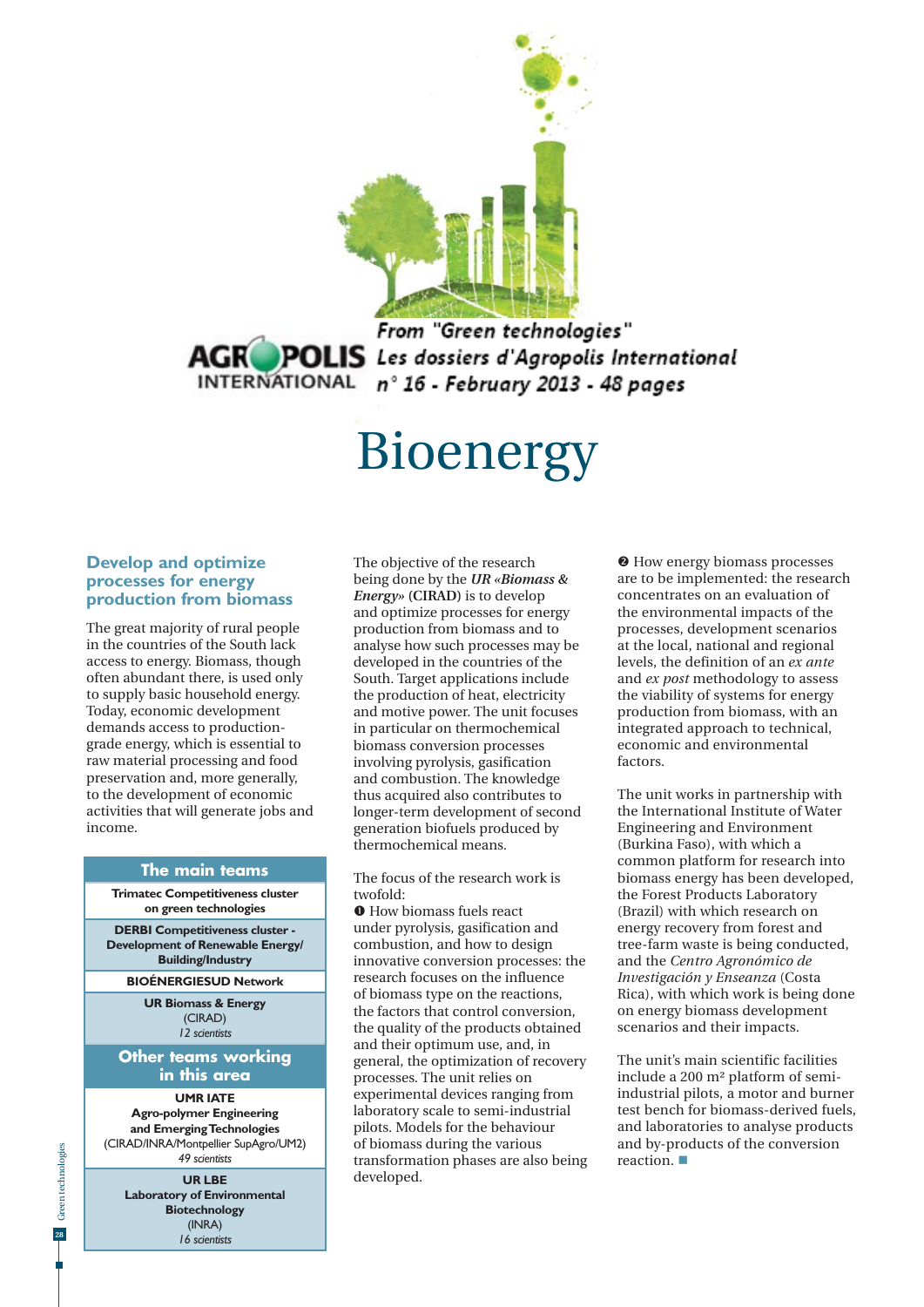

## **Biomass of the Champagne vineyards, a renewable energy source for bottle production**

The BioViVe project (wine-growing biomass for glass melting) seeks to feed a glass furnace directly with syngas derived from the woody by-products of the pruning and grubbing-up of vines, to replace fossil fuels. This gas will be specifically tailored to the needs of glass melting and will be tested in Verallia's furnace in Oiry (Marne), so the project partners—Saint-Gobain Emballage, GDF SUEZ, XYLOWATT, CIRAD and the *Comité Interprofessionnel du Vin de Champagne*—will be doing laboratory research, semi-industrial combustion cell tests and long-term tests on the Oiry industrial furnace under normal production conditions. This project will also lead to the creation of an ongoing biomass collection industry in the Champagne vineyards. The project's ultimate goal is to achieve about a 7% replacement of fossil fuels with biomass. In addition, the knowledge and experience gained thereby will enable partners to consider more significant development of the sector and a transition to a 50% replacement rate.

The UR "Biomass & Energy" is particularly involved in two project tasks, which it coordinates. The first is the characterization and mobilization of the waste vine-wood resource. The second concerns the project's research aimed at understanding and optimizing the staged gasification process, to achieve an increase in the heating value of the syngas. Gasification research is "Biomass and energy" research unit's core activity, to provide an effective biomass recovery solution to facilitate access to energy in the South.

**Contact: Laurent Van De Steene, laurent.van\_de\_steene@cirad.fr**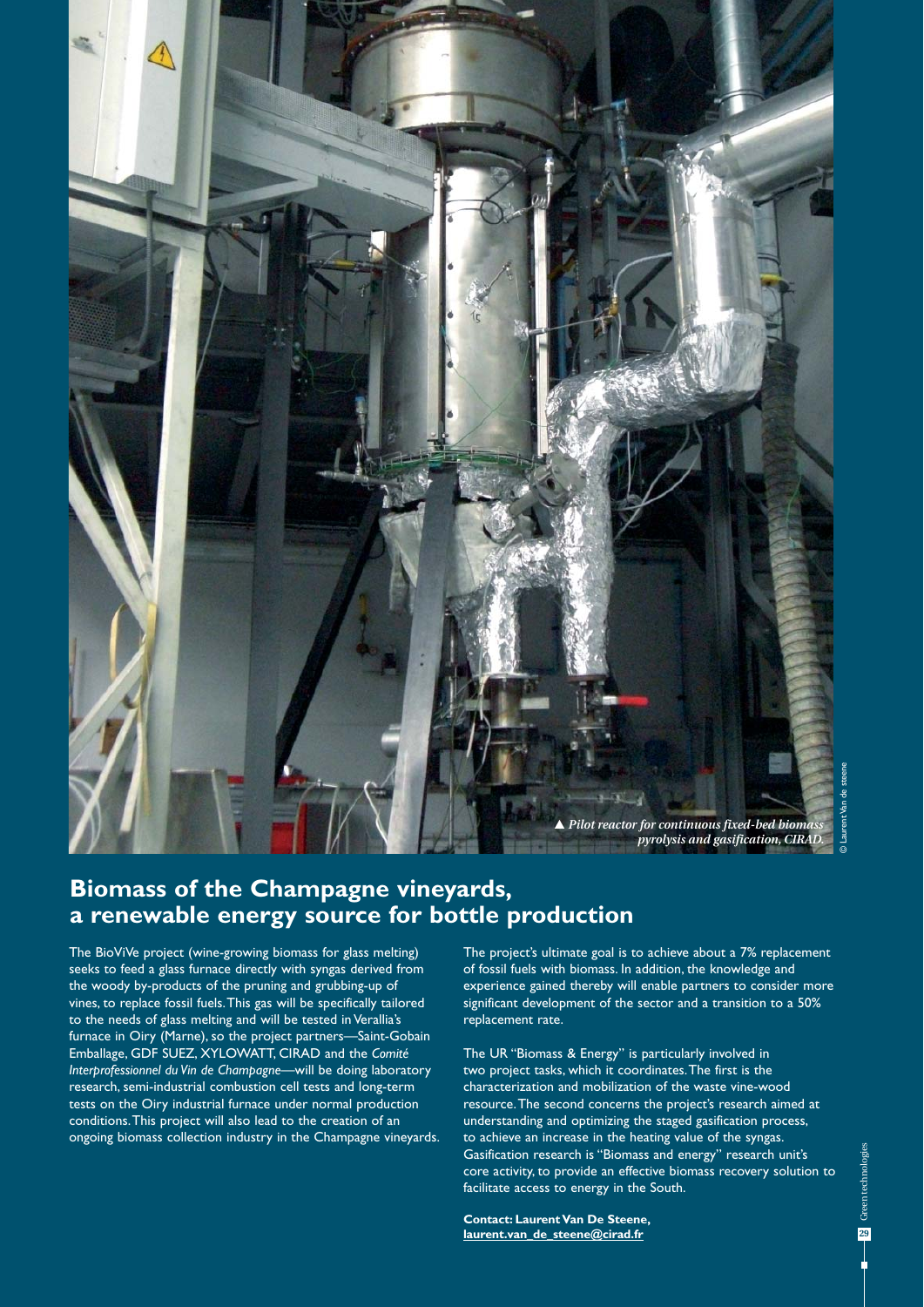## **Improving biofuel combustion for the rural South**

One glass (20 cl)! That's how much diesel or biofuel, on average, a rural family in the South (Africa, Pacific, Amazon…) needs to have electricity for 4 to 8 hours a day. But the primary need is to have a little power, occasionally or intermittently, for energy services. In Africa, this takes the form of grain milling, water pumping and handicrafts using powered hand tools. Throughout the rural developing world, the requisite power is obtained from small gasoline—or most often diesel—engines. Lister type diesel engines have been widespread on all continents for decades.

In Africa, the development of multifunctional platforms (United Nations Development Programme/MFP) has encouraged their commercialization. These 5- to 15-hp engines are found under various names in the various countries and regions (Peter Lister, Rhino, Fieldmarshal, Imex, Elephant, Jumbo, Goldstar…). They are manufactured in India from a model that has long been obsolete in England. They are hardy, undemanding engines and, especially, cost much less than newer diesels of equivalent power. They are widespread among millers and for water pumping, and attempts to adapt them to use local biofuels were made in the early 80s.

But problems of combustion chamber fouling arose right from initial testing, discouraging any decision to use local pure vegetable oils in rural areas. CIRAD's objective is to



provide an appropriate technology solution to allow the use of alternative fuels from local oilseeds. The study and recent development of a very inexpensive part—€50—that is easy to fabricate and install locally will enable hundreds of thousands of these engines to use biofuel in place of diesel. As of today palm, cottonseed or jatropha oil are the favoured types.

**Contact: Gilles Vaitilingom, gilles.vaitilingom@cirad.fr**

 *An example of an 8-hp Lister Rhino diesel engine installed on a multifunctional platform, here coupled to a power generator and a husker. 2IE, Burkina Faso, 2011.* 

## **The DANAC project**  activated anaerobic digestion—biomimicry for anaerobic digestion

Today, industrial technologies are being used to produce the various biochemical processes of anaerobic digestion within a single reactor. Over this past decade, pre-processing or co-processing anaerobic digestion methods have appeared whose purpose was to make the matter to be digested more readily available. To date, however, none of these technologies has been able to exceed the threshold of 60% degradation of the organic matter, and so biogas production has been limited. It should be noted that anaerobic digestion is a very common process, especially in living beings' gastrointestinal tract. In these ecosystems, its may digest 61 to 76% of the organic matter.

These results suggest that the living world has developed systems that overcome the obstacle of organic matter availability and so optimize the transformation of matter into energetic compounds. The objective of the DANAC project is to thoroughly analyse living beings' digestion processes and, by mimicry, to develop new processes for producing biogas from waste, with a better than 70% rate of organic matter degradation. LBE is coordinating this project in partnership with the UR "Hydrosystems and Bioprocesses" (IRSTEA), the Paris Sud-Ouest proteomic analysis platform (INRA),

the UMR "Biogeochemistry and Ecology of Continental Environments" (AgroParisTech, CNRS, ENS, IRD, *Universités Paris 6* and *Paris 12*) and Suez Environnement.

**Contact: Jean-Jacques Godon, jean-jacques.godon@supagro.inra.fr**



 *The DANAC project's objectives: through biomimicry, to seek novel technological solutions for the optimization of solid waste treatment.*